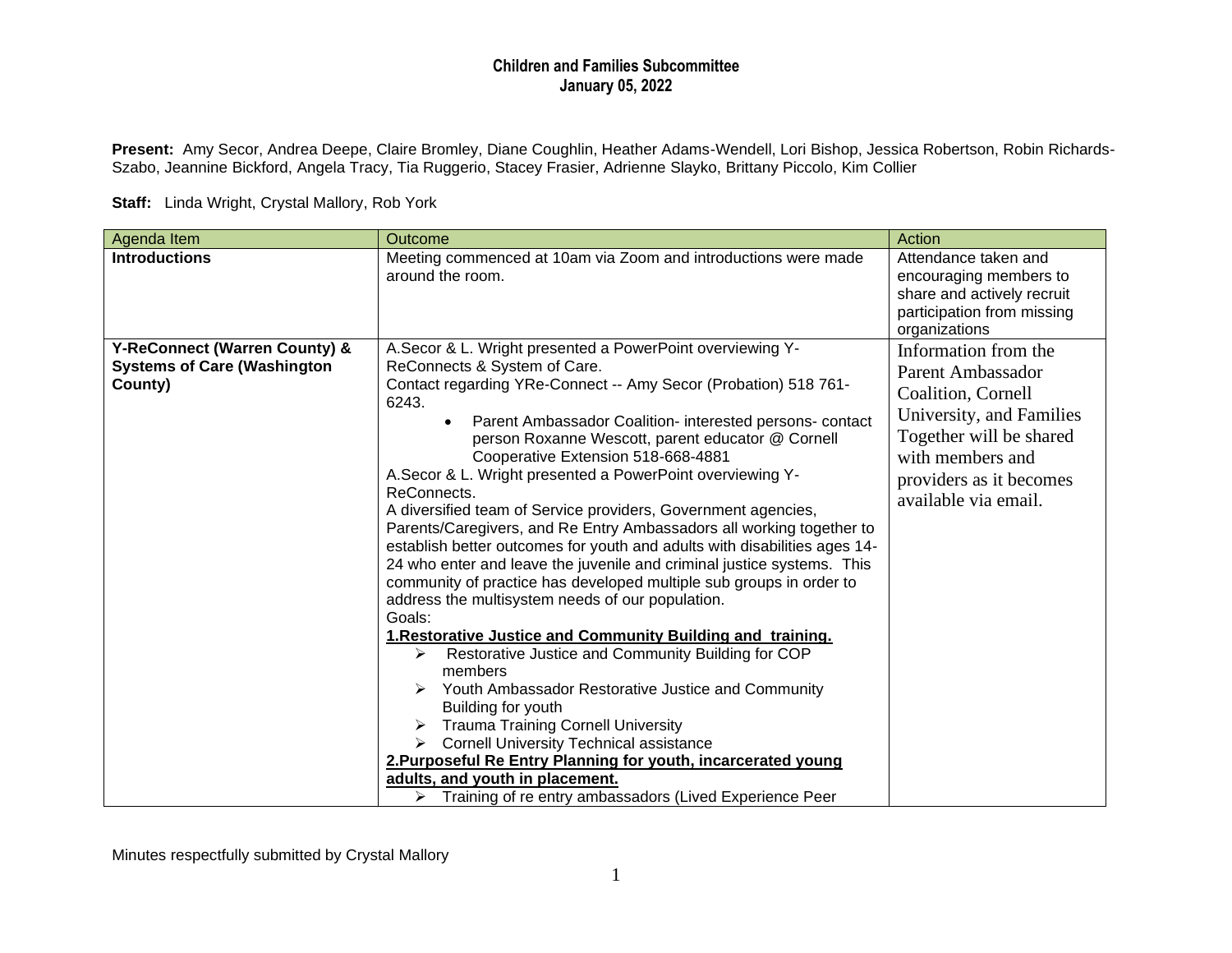| Agenda Item | Outcome                                                                                                                                                                                                                                                                                                                                                                                                                                                                                                                                                                                                                                                                                                                                                                                                                                                                                                                                                                                                                                                                                                                                                                                                                                                                                                                                                                                                                                                                                                                                                                                                        | Action |
|-------------|----------------------------------------------------------------------------------------------------------------------------------------------------------------------------------------------------------------------------------------------------------------------------------------------------------------------------------------------------------------------------------------------------------------------------------------------------------------------------------------------------------------------------------------------------------------------------------------------------------------------------------------------------------------------------------------------------------------------------------------------------------------------------------------------------------------------------------------------------------------------------------------------------------------------------------------------------------------------------------------------------------------------------------------------------------------------------------------------------------------------------------------------------------------------------------------------------------------------------------------------------------------------------------------------------------------------------------------------------------------------------------------------------------------------------------------------------------------------------------------------------------------------------------------------------------------------------------------------------------------|--------|
|             | mentorship/youth Voice)<br>Google Maps link on county website<br>➤<br>Employment mentoring program with BBBS, Employment and<br>Training, Probation, and Old Navy<br>Probation and Foster care subcommittee on re entry planning<br>➤<br>Bus Tokens to the ABLE Program<br>➤<br>Problem solving for service programing (OPWDD< Education<br>Plans <counseling<family empowerment<wraparound)<br="">3. The creation and implementation of the Parent Ambassador<br/>Coalition and encouragement/empowerment of parent<br/>participation in the COP. (Lived Experience Family Voice)<br/><math>\triangleright</math> Schoolapalooza community outreach<br/><math>\triangleright</math> Recruitment of parent supports<br/><math>\triangleright</math> Continued agency collaboration to support care givers<br/><math>\triangleright</math> Website links to programs<br/>Want to know more: Contact me Amy Secor (Probation) 518 761-<br/>6243. Interested in the Parent Ambassador Coalition please call<br/>Roxanne Wescott parent educator at Cornell Cooperative Extension at<br/>518 668-4881<br/>Washington Co SOC- Goals<br/>1. Promote collaboration between school leaders, community<br/>leaders, and service providers to increase awareness of family<br/>driven care and the effects of trauma.<br/>a. Build and Solidify Infrastructure<br/>b. Identify County System Partners: Developing a<br/>complete list of County youth serving systems partners<br/>(Schools, Courts, Police Departments, Medical and Treatment<br/>Providers, County, Private, Youth and Caregivers)</counseling<family> |        |
|             | 2. Create public awareness, education, and involvement to access<br>community services.<br>a. Develop a process to ensure youth and family engagement and<br>voice in the mental health, juvenile justice, developmental disabilities,<br>substance use and school/community process and change<br>improvement process.                                                                                                                                                                                                                                                                                                                                                                                                                                                                                                                                                                                                                                                                                                                                                                                                                                                                                                                                                                                                                                                                                                                                                                                                                                                                                        |        |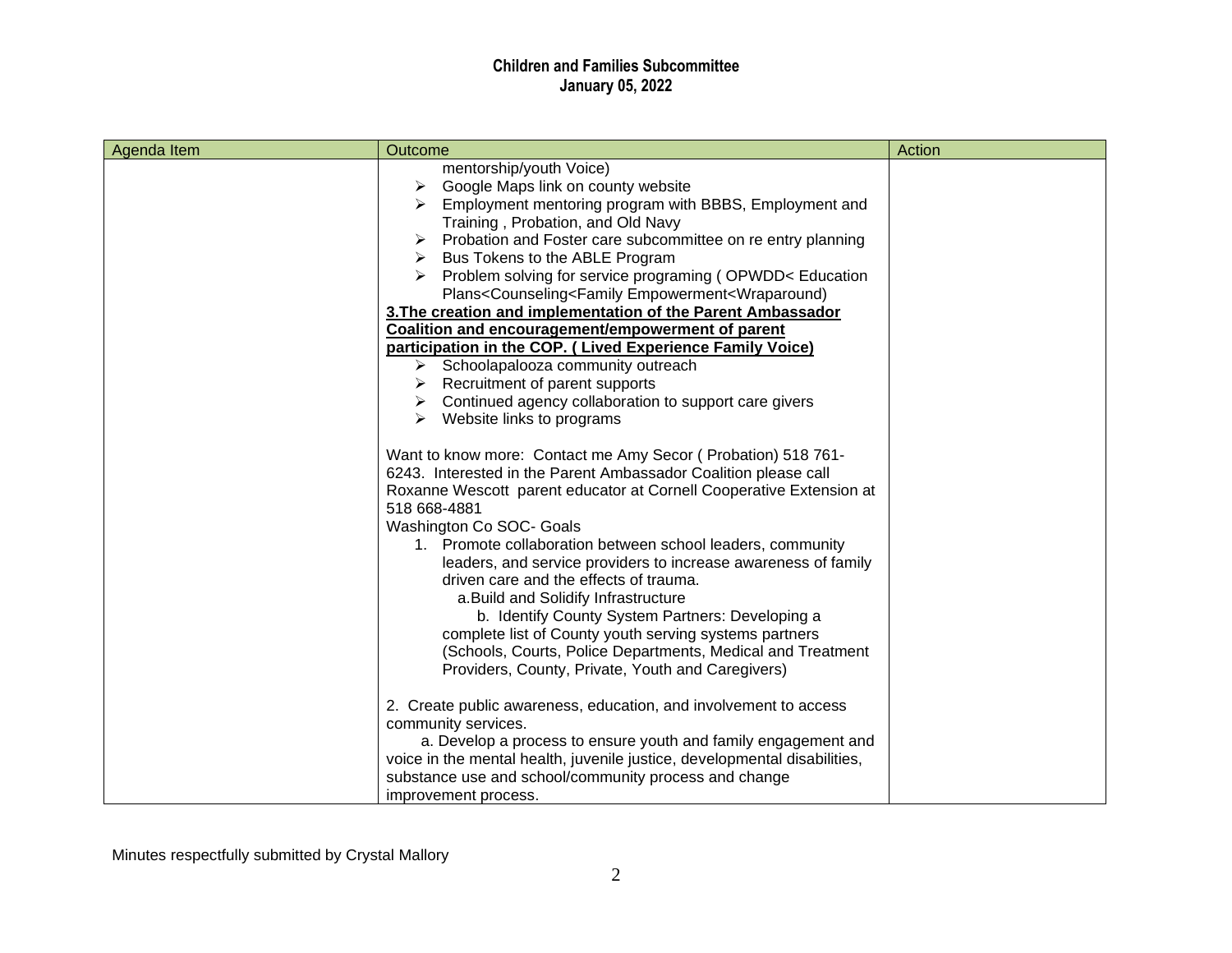| Agenda Item                                                                                                                                                                                                                                                                                                                                              | Outcome                                                                                                                                                                                                                                                                                                                                                                                                                                                                                                                                                                                                                                                                                                                                                            | Action                                                                                                                                                                                                                                                                                     |
|----------------------------------------------------------------------------------------------------------------------------------------------------------------------------------------------------------------------------------------------------------------------------------------------------------------------------------------------------------|--------------------------------------------------------------------------------------------------------------------------------------------------------------------------------------------------------------------------------------------------------------------------------------------------------------------------------------------------------------------------------------------------------------------------------------------------------------------------------------------------------------------------------------------------------------------------------------------------------------------------------------------------------------------------------------------------------------------------------------------------------------------|--------------------------------------------------------------------------------------------------------------------------------------------------------------------------------------------------------------------------------------------------------------------------------------------|
|                                                                                                                                                                                                                                                                                                                                                          | 3. Develop an inclusive point of access for children and families within<br>the county regardless of diagnosis to help navigate the various systems<br>of care and which service would best meet their needs.<br>a. Review and analyze current points of accesses in the county<br>Review criteria and process for OPWDD, OMH, OASAS, DV<br>Contact regarding System of Care-Linda Wright (C-SPOA) 518-792-<br>7143.                                                                                                                                                                                                                                                                                                                                               |                                                                                                                                                                                                                                                                                            |
| 2021 Local Government Plan<br><b>Cycle/ Review of C&amp;Y Priority</b><br><b>Outcomes</b><br><b>Breakout groups</b><br>What programs do we<br>(Warren/Washington) Counties<br>share now?<br>What trainings are needed?<br>What are the current gaps and<br>barriers to resources and how can<br>we look at funding opportunities<br>to meet those needs? | Working together through the Children and Families Subcommittee to<br>ensure that Y-RE Connects and SOC align with the Local Government<br>Plan<br>What programs do we share now?<br>We share BHSN, Caleo, the Council for Prevention, Osika's<br>office, Glens Falls Hospital, True North, Turning Leaf,<br>Community Services, Baywood, Center for Recovery, Conifer<br>Park, AMH, Northern Rivers, Glens Falls Hospital and Glens<br>Falls Hospital Community Services, Community Maternity, Law<br>Enforcement, SAIL, Planned Parenthood, Cornell Cooperative<br>Extension, AHI, CHHUNY, Glens Falls, Granville, Greenwich<br>and Cambridge Youth Center (and youth centers and programs in<br>individual towns), school districts, Big Brothers, Big Sisters, | Information from breakout<br>groups to be shared and<br>reviewed with the COP<br>group at YRe-Connects<br>and Washington Co SOC.<br>Each group will report<br>back to C&F<br>Subcommittee on how this<br>information was<br>processed. Within the<br>next 2 months<br>Follow may be needed |
|                                                                                                                                                                                                                                                                                                                                                          | Head Start, LaSalle, St. Catherine's, St. Anne's Institute, YMCA,<br>Salvation Army, Family Services Association, DSS (various<br>programs, including: PINS and Preventive, ACCES-VR,<br>Captains, OPWDD, Wait House, RISE<br>Washington County residences frequently go to Vermont for<br>services due to transportation and sometimes the wait list is                                                                                                                                                                                                                                                                                                                                                                                                           | and will be completed in<br>the form of emails,<br>surveys or small group<br>meetings.                                                                                                                                                                                                     |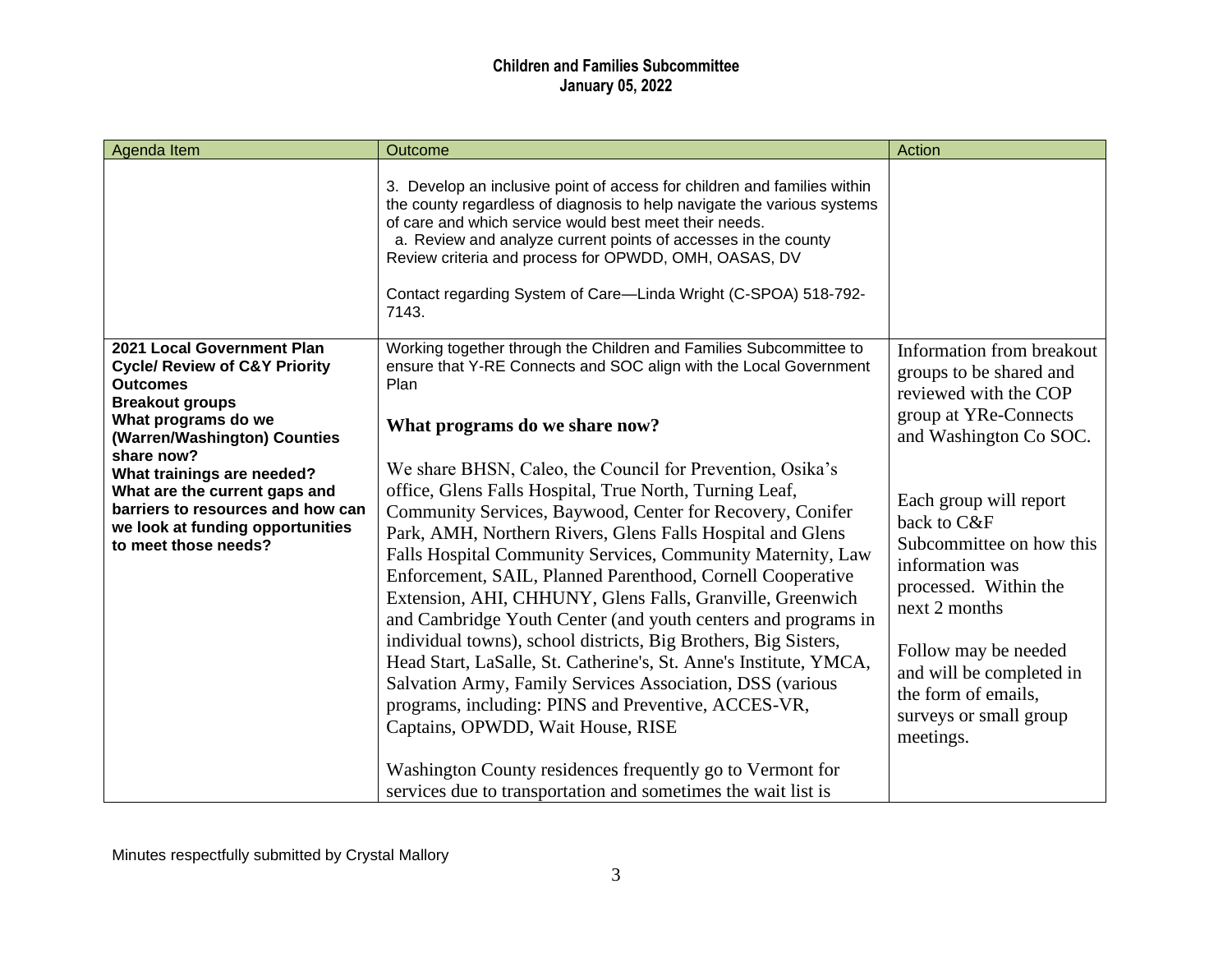| Agenda Item | Outcome                                                                                           | Action |
|-------------|---------------------------------------------------------------------------------------------------|--------|
|             | shorter in Vermont than it is in Glens Falls or Queensbury.                                       |        |
|             |                                                                                                   |        |
|             | What trainings do both counties need?                                                             |        |
|             | Trauma informed trainings for schools and providers and                                           |        |
|             | community ongoing.                                                                                |        |
|             |                                                                                                   |        |
|             | vicarious trauma training - possible resources: EAP, Crisis<br>providers, SATRI (Northern Rivers) |        |
|             |                                                                                                   |        |
|             | OWPDD system - possible resources: Heather Murphy, DDSO,                                          |        |
|             | Individual agencies, ie Life Plan, Transition Coordinators, ie,                                   |        |
|             | Jodi Facteau-St. Gelais, BOCES                                                                    |        |
|             |                                                                                                   |        |
|             | training on accessing basic needs, ie, housing, food - what is out                                |        |
|             | there, how do we access and who do we communicate where                                           |        |
|             | service needs are lacking                                                                         |        |
|             |                                                                                                   |        |
|             |                                                                                                   |        |
|             | What are the current gaps and barriers to resources and how                                       |        |
|             | can we look at funding opportunities to meet those needs?                                         |        |
|             | Gaps include staffing for agencies that provide for youth and                                     |        |
|             | families, stabilization beds for youth, looking at using foster care                              |        |
|             | for respite beds, Sharing interagency meetings with Warren and                                    |        |
|             | Washington County. SOC needs law enforcement on the team.                                         |        |
|             |                                                                                                   |        |
|             | transportation                                                                                    |        |
|             | housing                                                                                           |        |
|             | money                                                                                             |        |
|             | childcare                                                                                         |        |